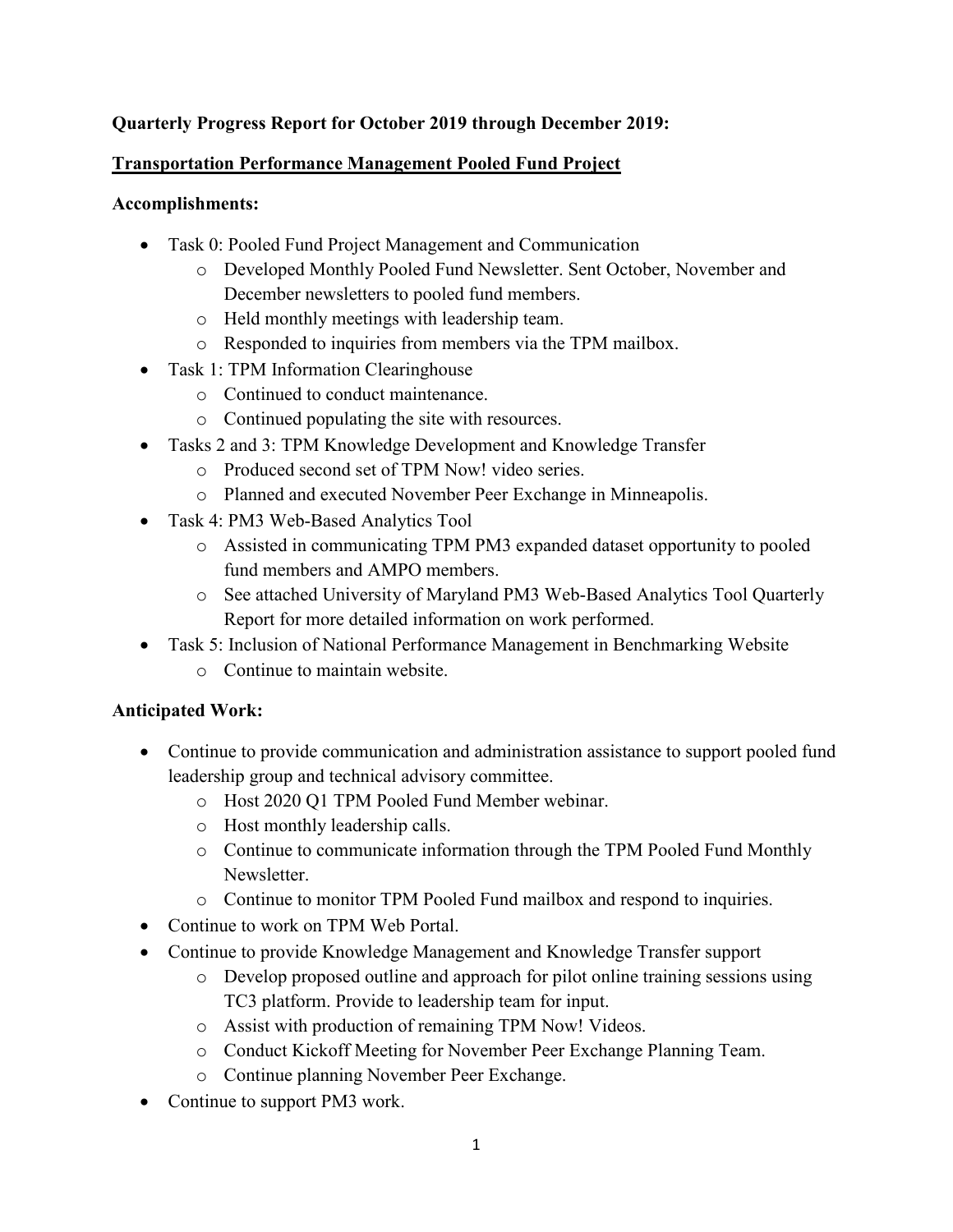• Work with contractors and FHWA to get national performance management data included in the benchmarking website.

## **Problems and Issues:**

• None.

### **Attachments**

- Spy Pond Partners 2019 Q4 Progress Report
- University of Maryland 2019 Q4 Progress Report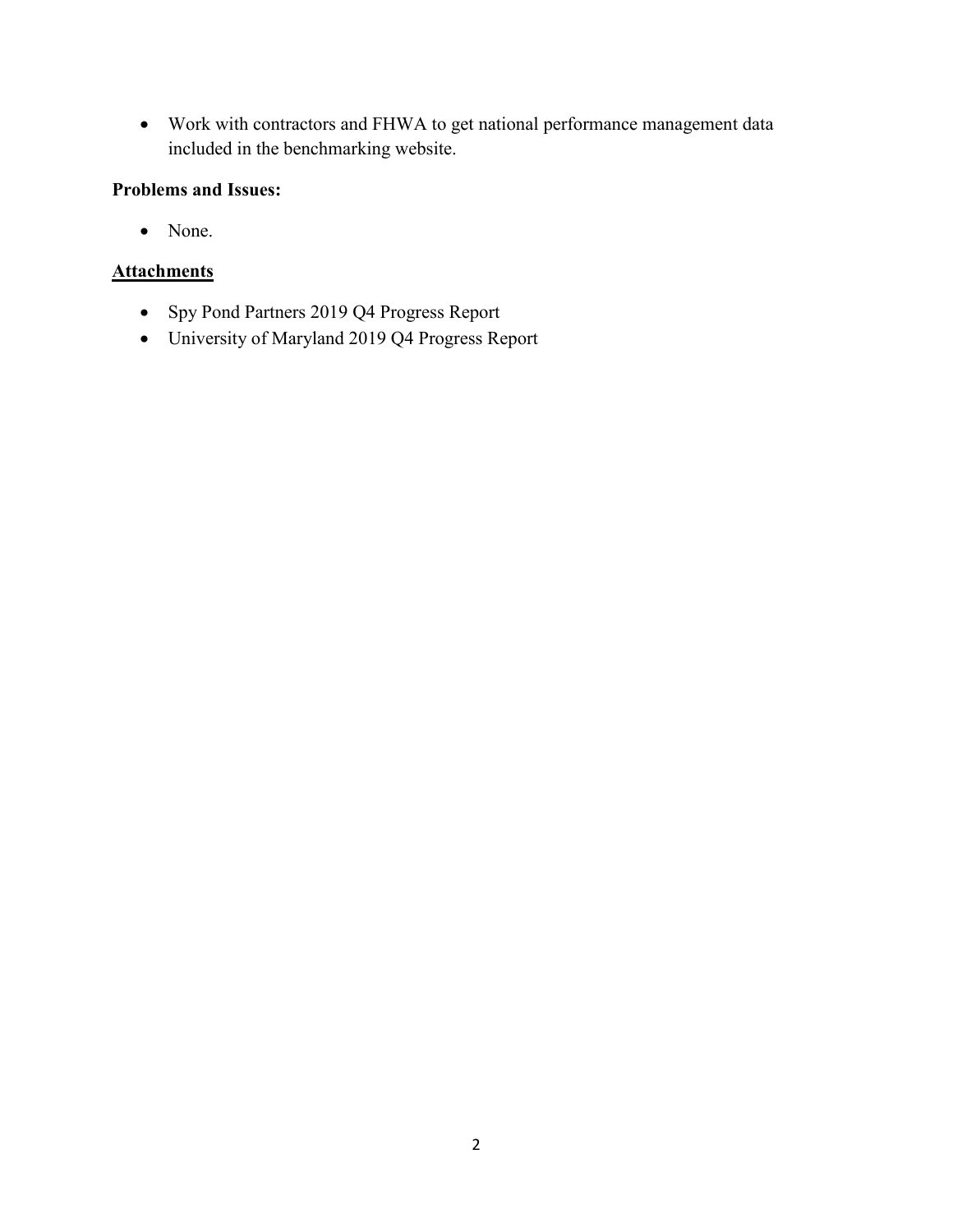January 28, 2019

Matthew Hardy, Ph.D. Program Director for Planning and Policy American Association of State Highway and Transportation Officials 444 North Capitol St NW # 249 Washington, DC 20001

Re: AS 17-0041 TPM Clearinghouse Progress Report for October – December 2019.

Dear Mr. Hardy,

The following table summarizes work completed through December 30, 2019.

In addition to ongoing contributions to the TPM Portal resource base under Task 5, additional videos were published to the *TPM Now!* video series page and the TPM Pooled Fund Peer Exchange Summary Report was added to the TPM Pooled Fund member page. Feedback from the fall 2019 FHWA-sponsored MODA Workshops were incorporated into the MODAT multi-objective decision support web application through the TPM Portal under Task 7.

Work this quarter continued on Tasks 10 and 11. We supported three management planning sessions under Task 10. Significant effort over the quarter was dedicated to the planning, delivery and support of the TPM Pooled Fund Peer Exchange, which took place November 14 -15, 2019 and the subsequent Peer Exchange Summary Report.

Planning work for the TPM Pooled Fund extension through December 2023 took place in late 2019, with scoping discussed pertaining to ongoing portal development, portal support and TPM management support tasks.

| <b>Task</b>                                                                          | <b>Planed</b><br><b>Completion</b> | <b>Work Accomplished</b><br><b>During Reporting Period</b> | <b>Work Anticipated Next</b><br><b>Period</b> |
|--------------------------------------------------------------------------------------|------------------------------------|------------------------------------------------------------|-----------------------------------------------|
| Task 1.<br><b>Document TPM</b><br>Portal<br><b>Functional</b><br><b>Requirements</b> | March, 2017                        | None/Complete                                              | None/Complete<br>$\bullet$                    |
| Task 2.<br><b>Document TPM</b><br>Portal<br><b>Organization</b>                      | May, 2017                          | None/Complete<br>$\bullet$                                 | None/Complete<br>$\bullet$                    |

Specific task progress is described in the table below.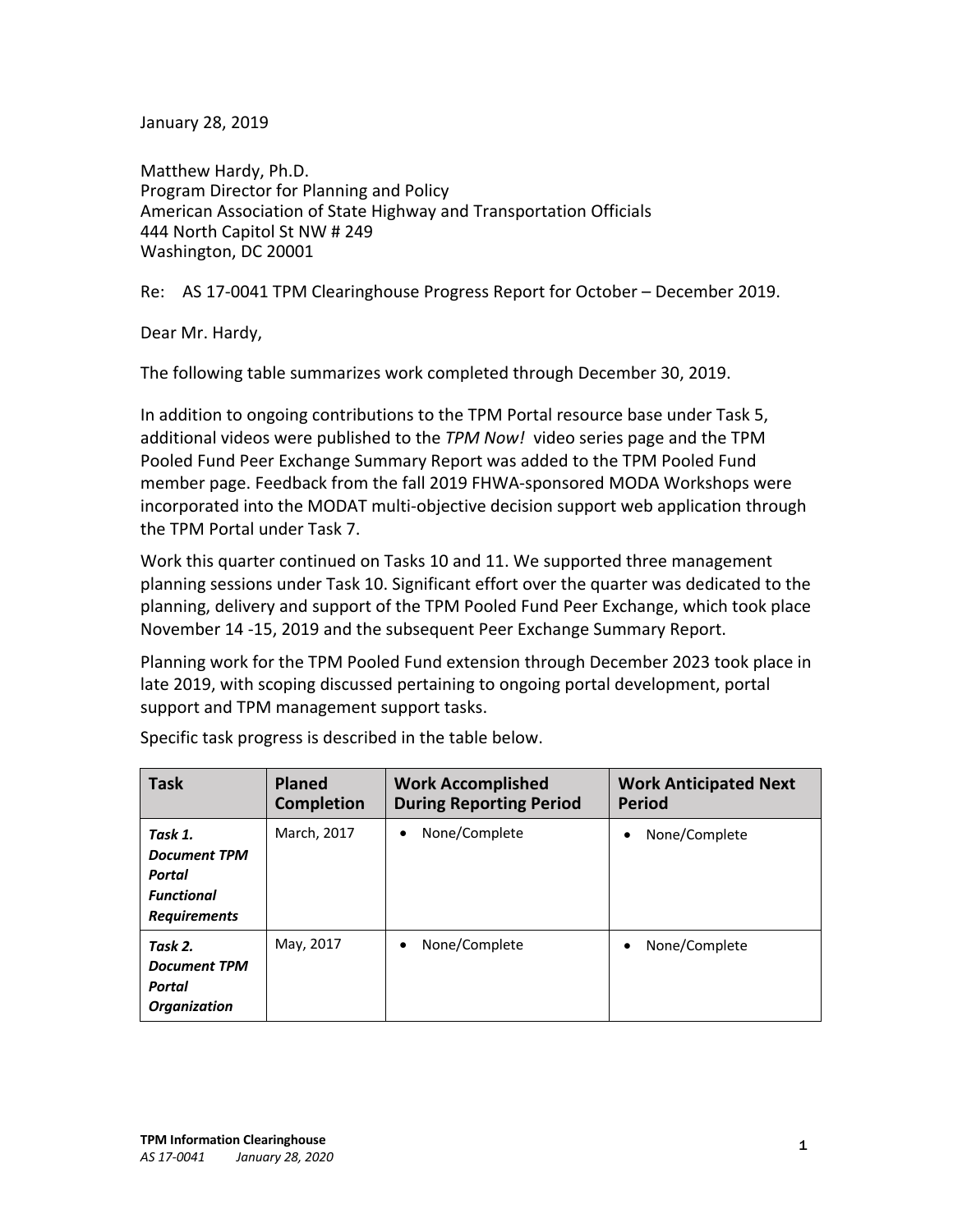| <b>Task</b>                                                             | <b>Planed</b><br><b>Completion</b> | <b>Work Accomplished</b><br><b>During Reporting Period</b>                                                                                                                                                                                                 | <b>Work Anticipated Next</b><br><b>Period</b>                                                                                                                                                                                                                                                                                                                                                                                                            |
|-------------------------------------------------------------------------|------------------------------------|------------------------------------------------------------------------------------------------------------------------------------------------------------------------------------------------------------------------------------------------------------|----------------------------------------------------------------------------------------------------------------------------------------------------------------------------------------------------------------------------------------------------------------------------------------------------------------------------------------------------------------------------------------------------------------------------------------------------------|
| Task 3.<br><b>Document TPM</b><br><b>Portal Structure</b><br>and Layout | June, 2017                         | None/Complete                                                                                                                                                                                                                                              | None/Complete<br>$\bullet$                                                                                                                                                                                                                                                                                                                                                                                                                               |
| Task 4. Develop<br><b>Templates</b>                                     | September,<br>2017                 | None/Complete<br>$\bullet$                                                                                                                                                                                                                                 | None/Complete<br>$\bullet$                                                                                                                                                                                                                                                                                                                                                                                                                               |
| Task 5. Tag<br><b>Resources</b>                                         | December,<br>2023                  | Added resources (events,<br>$\bullet$<br>publications, CPBM<br>Committee documents,<br>state DOT examples)                                                                                                                                                 | Publications, events, and<br>$\bullet$<br>state DOT examples to be<br>added on an ongoing<br>basis                                                                                                                                                                                                                                                                                                                                                       |
| Task 6.<br><b>Presentation</b>                                          | July, 2017                         | None/Complete<br>$\bullet$                                                                                                                                                                                                                                 | None/Complete<br>$\bullet$                                                                                                                                                                                                                                                                                                                                                                                                                               |
| <b>Task 7. Portal</b><br><b>Development</b>                             | December,<br>2023                  | Site updates, including<br>$\bullet$<br>incorporating workshop<br>feedback into MODAT tool                                                                                                                                                                 | Additional site updates as<br>$\bullet$<br>needed<br>Planning for site<br>$\bullet$<br>integration<br>Development of TPM<br>$\bullet$<br><b>Training Hub</b>                                                                                                                                                                                                                                                                                             |
| Task 8. Portal<br><b>Support</b>                                        | December,<br>2023                  | <b>Additional TPM Now!</b><br>$\bullet$<br>Videos published to TPM<br>Portal<br>Peer Exchange Summary<br>$\bullet$<br><b>Report Published to Portal</b>                                                                                                    | Continue to provide<br>$\bullet$<br>enhancements and<br>support on an ongoing<br>basis                                                                                                                                                                                                                                                                                                                                                                   |
| Task 9. Admin<br>and User Guides                                        | February, 2018                     | None/Complete<br>$\bullet$                                                                                                                                                                                                                                 | None/complete<br>$\bullet$                                                                                                                                                                                                                                                                                                                                                                                                                               |
| Task 10. Pooled<br>Fund<br><b>Management</b><br><b>Support</b>          | December,<br>2023                  | Hosted monthly TPM<br>$\bullet$<br>Pooled Fund management<br>meetings<br>Distributed monthly TPM<br>Pooled Fund newsletters<br>Peer Exchange planning and<br>$\bullet$<br>delivery<br>Peer Exchange Summary<br>Report<br><b>Project Extension Planning</b> | One quarterly meeting<br>$\bullet$<br>Three monthly<br>$\bullet$<br>management meetings<br>Three monthly<br>$\bullet$<br>newsletters<br>Peer Exchange facilitation<br>$\bullet$<br>and continued support<br>Develop project<br>$\bullet$<br>management dashboard<br>Planning and delivery of<br>$\bullet$<br>Bi-Monthly TPM Webinar<br>Series<br>Development of TC3<br>$\bullet$<br>training pilot (MODAT)<br>Planning meeting in<br>Boston (March 2020) |